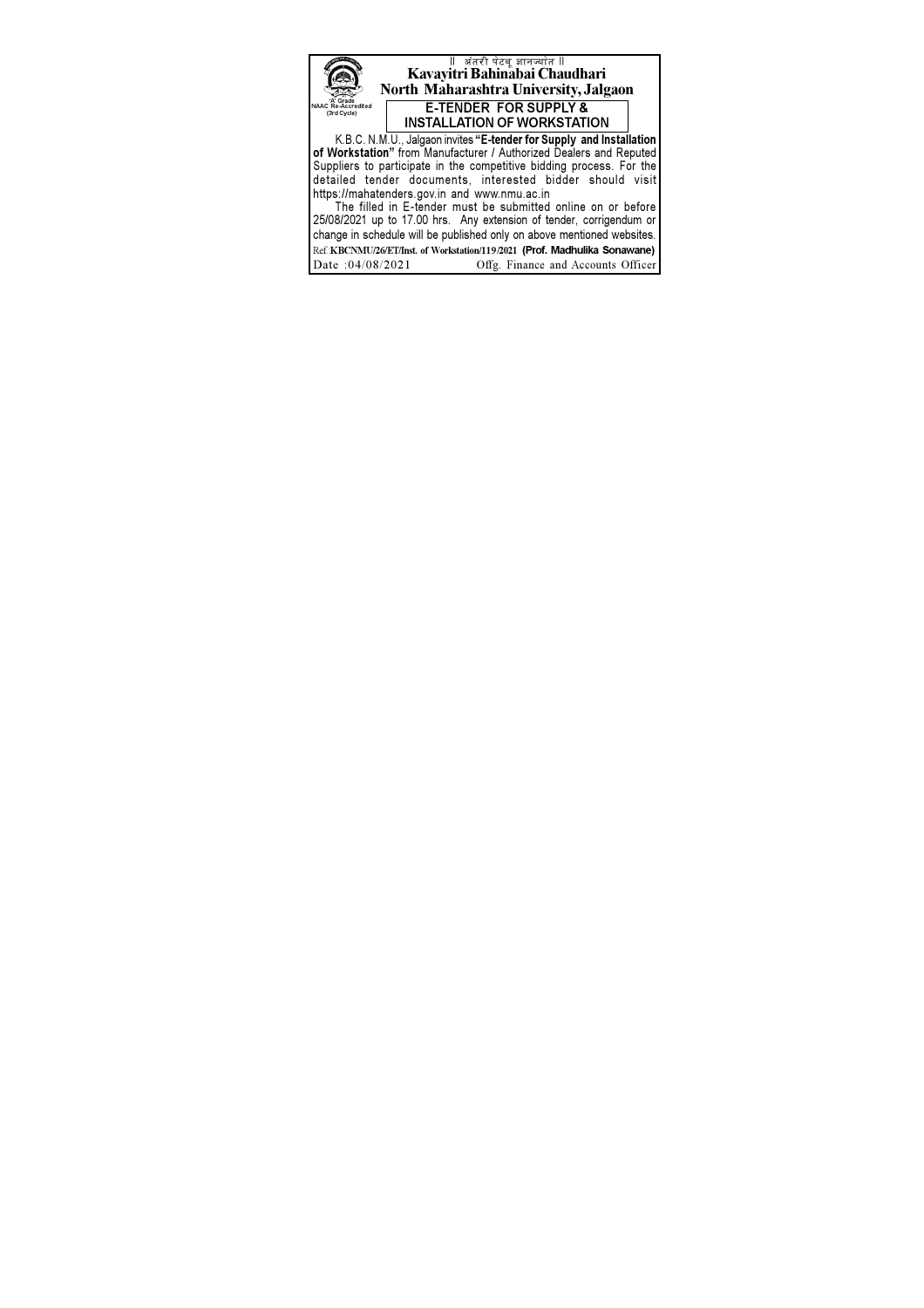

**|| अंतरी पेटवूज्ञानज्योत ||**

**कवययत्री बहिणाबाई चौधरी उत्तर मिाराष्ट्र ववद्यापीठ, जळगाव**

**Kavayitri Bahinabai Chaudhari North Maharashtra University, Jalgaon**

**SCHOOL OF COMPUTER SCIENCES (संगणकशास्त्त्र प्रशाळा)**

POST BOX NO.80, UMAVINAGAR,

JALGAON- 425 001

Tel. No. (0257) 2257236 & 237

Fax No. (0257) 2258406

## **E-TENDER DOCUMENTS FOR SUPPLY AND INSTALLATION OF WORKSTAIONS**

REF :- KBCNMU/Comp. Sci./26/ET/Workstation/119/2021

# **FOR MORE DETAILS VISIT**

**[https://mahatenders.gov.in](https://mahatenders.gov.in/) / [www.nmu.ac.in](http://www.nmu.ac.in/)**

Total Pages 01 to 15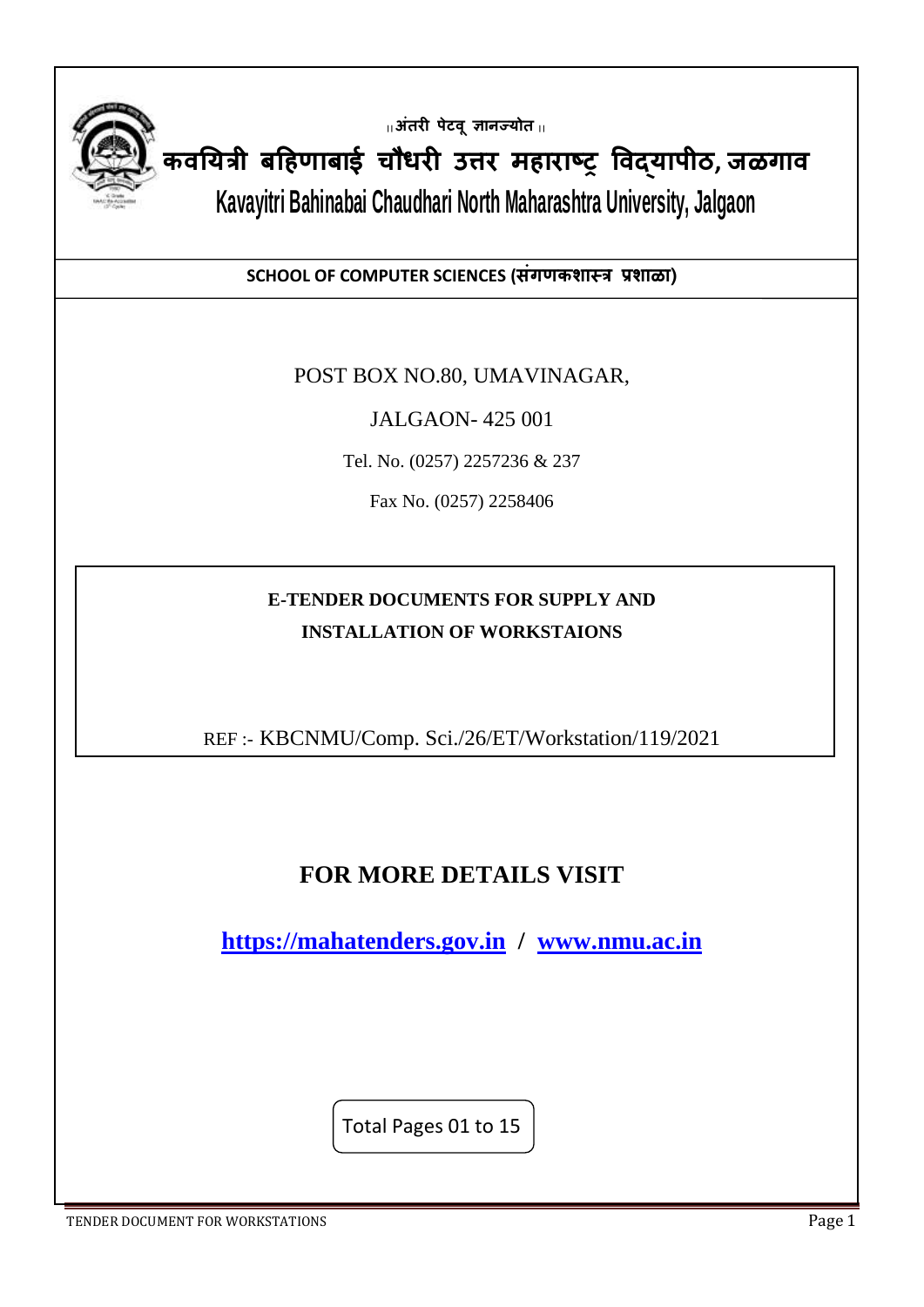

**|| अंतरी पेटवूज्ञानज्योत ||**

# **कवययत्री बहिणाबाई चौधरी उत्तर मिाराष्ट्र ववद्यापीठ, जळगाव Kavayitri Bahinabai Chaudhari North Maharashtra University, Jalgaon**

## **SCHOOL OF COMPUTER SCIENCES (संगणकशास्त्र प्रशाळा)**



## E-TENDER FOR SUPPLY AND INSTALLATION OF WORKSTATIONS

| Sr. No. | <b>Details of Contents</b>                                                                 | Page No.     |
|---------|--------------------------------------------------------------------------------------------|--------------|
| 01      | <b>Tender Schedule</b>                                                                     | 03           |
| 02      | <b>E-Tender Notice</b>                                                                     | 04           |
| 03      | Instructions for filling of Tender                                                         | $05$ to $06$ |
| 04      | General Terms and Conditions of the tender                                                 | 07 to 08     |
| 05      | <b>Technical Specifications</b>                                                            | 09           |
| 06      | Information of the bidder (Annexure—A)                                                     | 10           |
| 07      | Certificate of Annual Turn Over (Annexure—B)                                               | 11           |
| 08      | Manufacturer Authorization letter (Annexure—C)                                             | 12           |
| 09      | Declaration regarding blacklisting / debarring<br>from taking Part in tender. (Annexure—D) | 13           |
| 10      | Comparative chart of technical specifications of<br>each tendered item (Annexure—E)        | 14           |
| 11      | Bidder's Declaration (Annexure-F)                                                          | 15           |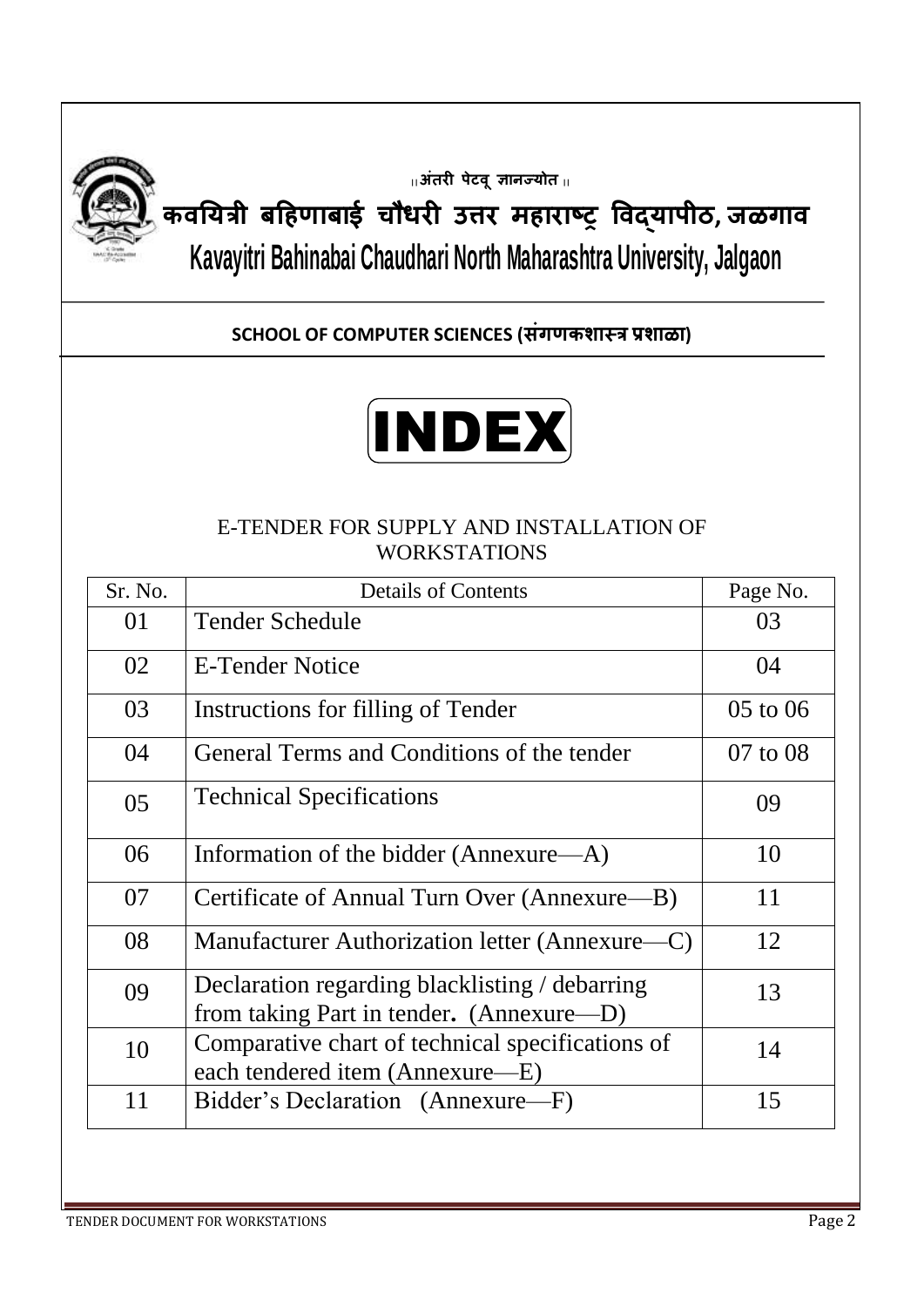# **E-Tender Schedule and Contact details**

|    | Sr. No.   Key Days of the tender | Start date & time | End date<br>and |
|----|----------------------------------|-------------------|-----------------|
|    |                                  |                   | time            |
| 01 | <b>Tender Release</b>            | 04 / 08 / 2021    |                 |
| 02 | Tender documents                 | 05/08/2021        | 25/08/2021      |
|    | downloading                      |                   |                 |
| 03 | Online submission                | 05 / 08 / 2021    | 25 / 08 / 2021  |
| 04 | <b>Technical Bid opening</b>     | 30 / 08 / 2021    |                 |
|    |                                  | If Possible       |                 |

# Contact below if any query

| Sr. No. | Name of the Contract Person                                                                                      | Mobile No.   |
|---------|------------------------------------------------------------------------------------------------------------------|--------------|
| 01      | Sumit Katkar.<br>For any Information / difficulty                                                                | 7745827385   |
|         | Regarding online submission of tender                                                                            | 7843024910   |
| 02      | <b>Technical Query:</b><br>Prof. S. R. Kolhe<br>Director of School Computer Sciences,<br><b>KBCNMU</b> , Jalgaon | 0257-2257451 |
|         | Husain Dawoodi<br><b>System Analyst</b>                                                                          | 0257-2258411 |
| 03      | Tender Enquiry (Finance Dept.)<br>Shri Ravindra Patil, Purchase Officer                                          | 0257-2257236 |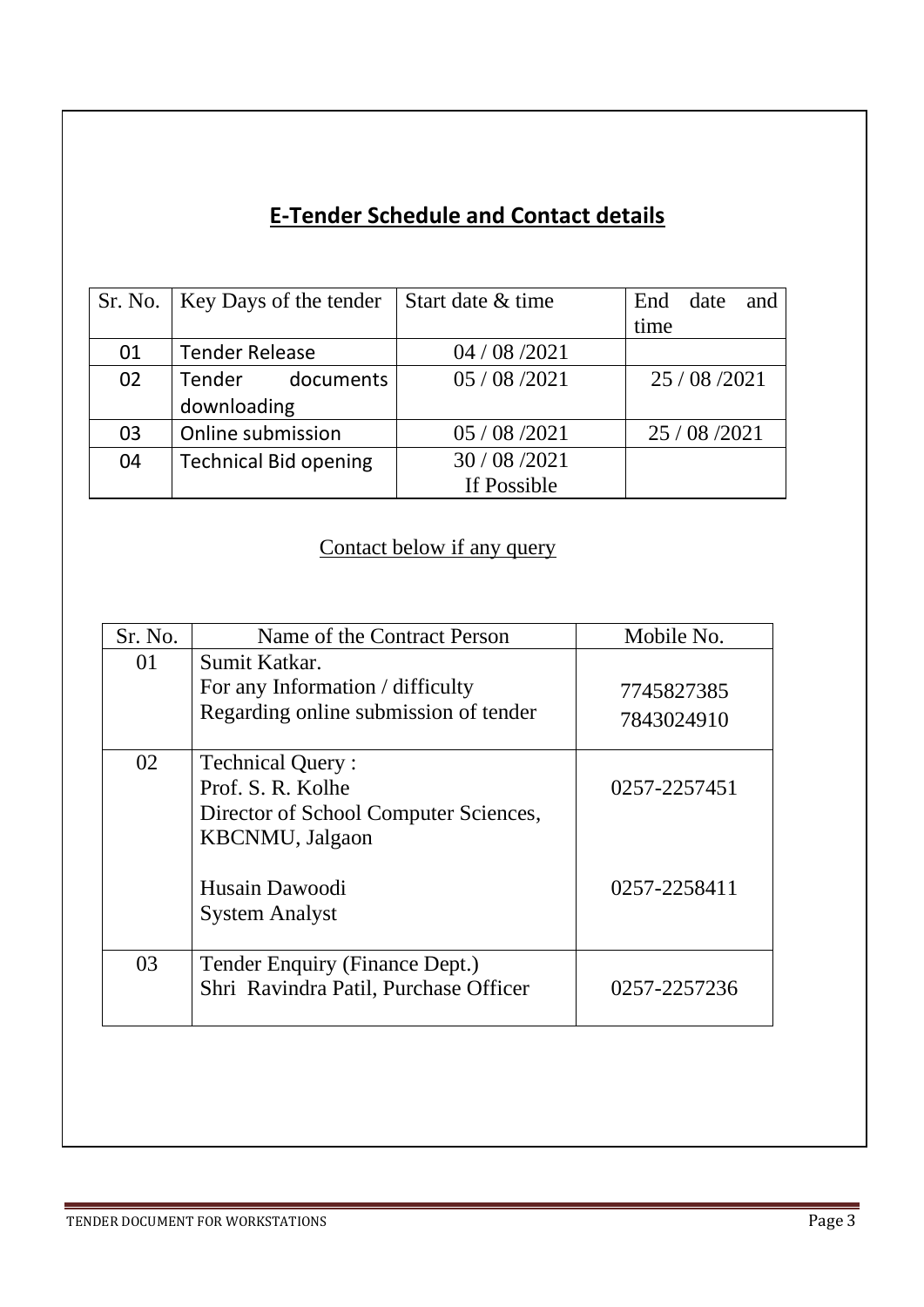

**|| अंतरी पेटवूज्ञानज्योत ||**

**कवययत्री बहिणाबाई चौधरी उत्तर मिाराष्ट्र ववद्यापीठ, जळगाव Kavayitri Bahinabai Chaudhari North Maharashtra University, Jalgaon**

SCHOOL OF COMPUTER SCIENCES (संगणकशास्त्र प्रशाळा)

## **E-TENDER NOTICE**

## **E-TENDER FOR SUPPLY AND INSTALLATION OF WORKSTATIONS**

 Kavayitri Bahinabai Chaudhari North Maharashtra University, Jalgaon invites etender for supply and installation of **Workstations** from Manufacturer /Authorized Dealers / Distributors and reputed supplier to participate in the competitive bidding process. For the detailed tender documents, interested bidder should visit **https://mahatenders.gov.in and [www.nmu.ac.in](http://www.nmu.ac.in/)**

The filled in tender must be submitted online on or before /08/2021. Any extension of tender, corrigendum or change in schedule will be published only on above mentioned websites.

## REF: - **KBCNMU/Comp. Sci./26/ET/Workstation/119/2021**

Date: 04 / 08 / 2021

 **(Prof. Madhulika Sonawane) Offig. Finance and Accounts Officer**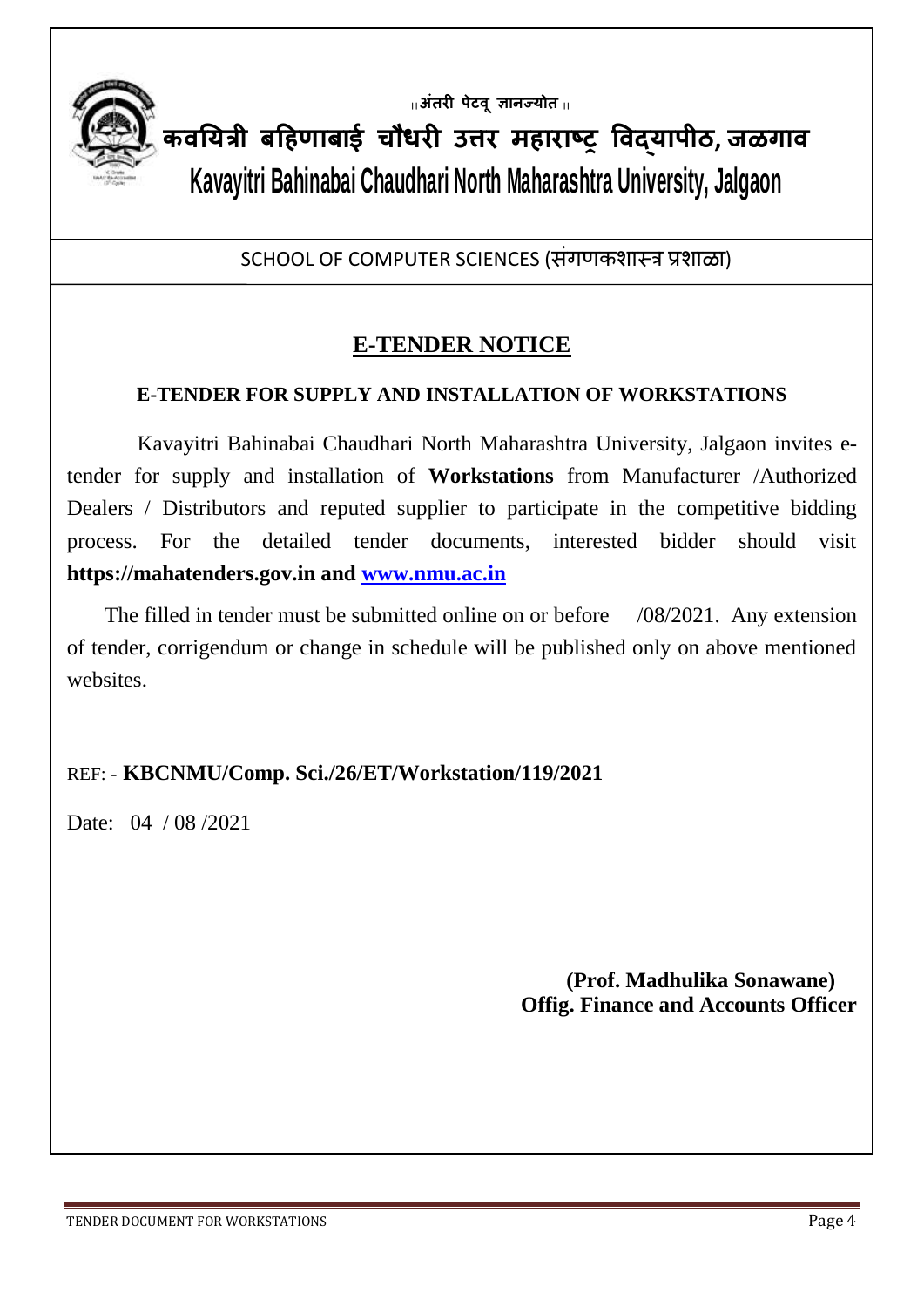## **Instructions for filling of E-Tender**

 The Finance and Accounts Officers, Kavayitri Bahinabai Chaudhari North Maharashtra University, Jalgaon invites E-Tender for supply and installation of **Workstations** from Manufacturer/ Authorized Dealers / Distributors and reputed suppliers. The details in this regard are given below.

- 1. Procedure to submit the tender: All eligible/ interested tendered are required to be enrolled on Portal https://mahatenders.gov.in before downloading tender documents, and participate in etendering the vendors should submit online tender in two bid system i.e. Technical Bid and Commercial/ Financial Bid BOQ (**BOQ Rate quoted inclusive of all taxes)**
- 2. Technical Bid: The technical bid shall contain the following documents. The bidder must scan the documents and upload all these documents online with first page in technical bid compulsorily. All the documents must be valid and self-attested by bidder non-submission of following requested documents may lead to rejection of offers.

| Sr. No.      | Name of Document                                                                                 |
|--------------|--------------------------------------------------------------------------------------------------|
| $\mathbf I$  | Information of the bidder as per Annexure $-A$ .                                                 |
|              | (The same should be submitted on letter head of bidder)                                          |
| $\mathbf{I}$ | Certificate of incorporation of company issued under the company act or by any other             |
|              | competent authority in case of proprietary / partnership firm etc.                               |
| $\rm III$    | Copy of GST registration certificate                                                             |
| IV           | Copy of PAN card                                                                                 |
| $\mathbf V$  | Copies of Income tax return filed during last three financial years. (2017-18, 2018-19, 2019-20) |
| VI           | Copies of SSI / NSIC / MSME registration certificate. (In case of Exemption in payment of        |
|              | Tender Fees/EMD is claimed.) The related G.R./ circular must be uploaded                         |
| VII          | Proof of annual turnover for the last three financial year as per Annexure- B                    |
| <b>VIII</b>  | List of clients to whom the workstations supplied mentioning the name, address,                  |
|              | Landline. No. / Mobile No. of the clients with quantity and date of supply. Two / Three          |
|              | Copies of supply/ work order should be uploaded.                                                 |
| IX           | Authorization letter from OEM in case of bidder is authorized Dealer/ Distributors of            |
|              | OEM. as per <b>Annexure -C</b>                                                                   |
| X            | An affidavit that the bidder has never been black listed by any government department /          |
|              | government under taking /any other agency as per Annexure- D                                     |
| XI           | The comparative Chart of technical specifications of workstations in the format as per           |
|              | Annexure-E                                                                                       |
| $\mbox{XII}$ | Bidder's Declaration on letter head (as per annexure -F)                                         |
| <b>XIII</b>  | Receipts of payment cost of tender and earnest money deposit paid through Internet               |
|              | Banking                                                                                          |
| <b>XIV</b>   | Audited balance sheet $\&$ profit $\&$ loss account of the company / firm duly audited by        |
|              | Chartered Accountant for last there financial years. (2017-18, 2018-19, 2019-20)                 |
| XV           | Technical Boucher / Catalogue of quoted model.                                                   |
| XVI          | Certificate for after Sale Service and support of minimum 03 years                               |
| <b>XVII</b>  | Full set of tender documents with seal and signature of bidder or his authorized                 |
|              | representative on each page of the tender.                                                       |
|              |                                                                                                  |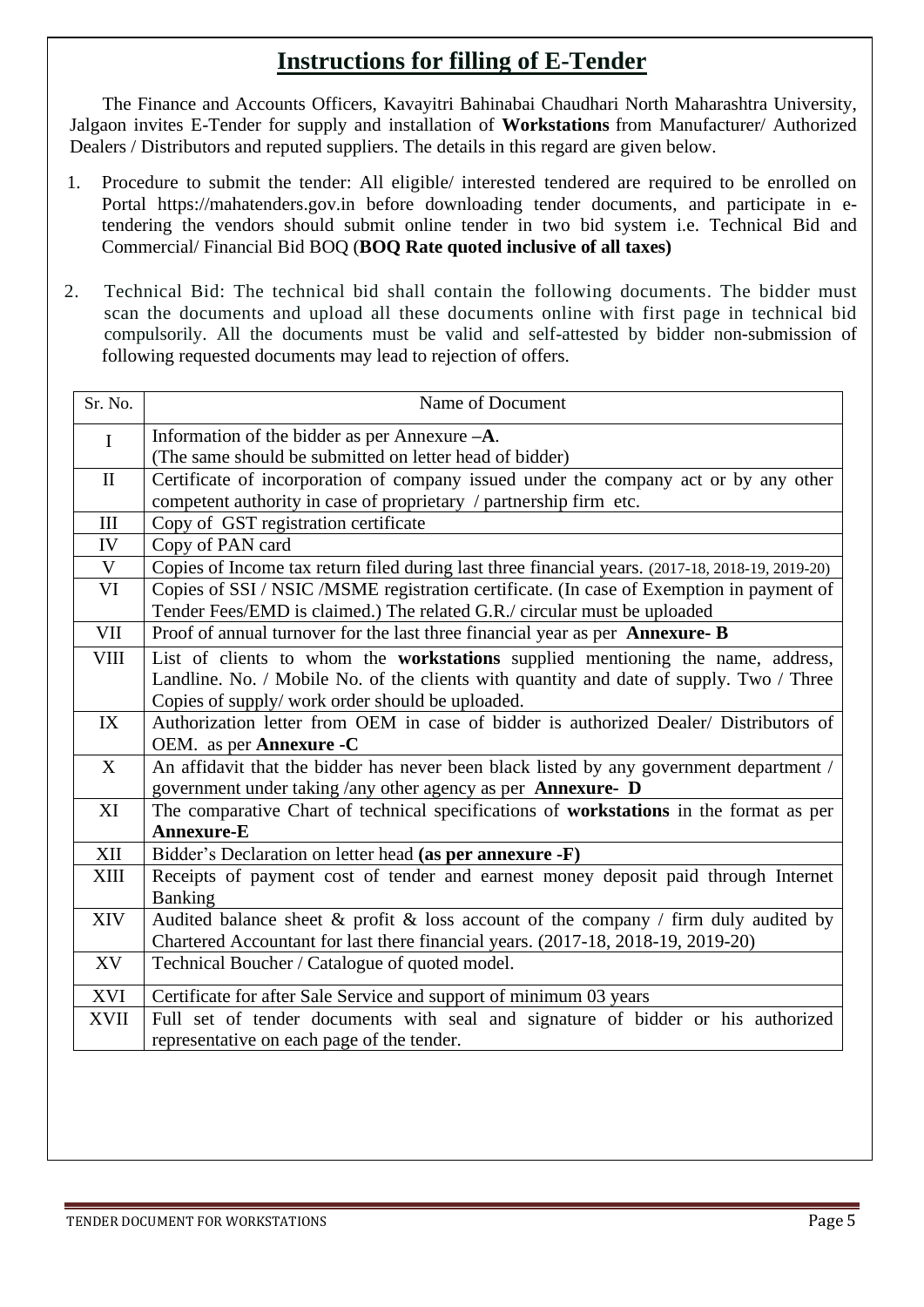- 3. Financial Bid: The tendering authority will first open the Technical Bid documents of all bidders and after scrutinizing these documents will shortlist the bidders who are eligible for Financial Bidding process. Otherwise the tender may be disqualified. Financial bid should be submitted online by vendor in the form of BOQ excel sheet given over [www.mahatender.gov.in,](http://www.mahatender.gov.in,/) the supplier shall fill up the column of rate per quantity offered by him.
- 4. Bidder should have valid Digital Signature Certificate (DSC) obtained from any certifying authorities.
- 5. The detail technical specifications of **workstation** are provided in the tender documents.
- 6. The Technical and Financial Bid shall be submitted online as per the schedule.
- 7. Bidder may be invited for discussion in University, if needed/required.
- 8. The Bidders are strictly advised to follow the dates and times allocated to each stage. As indicated in the time schedule. All the online activities are time tracked and the Electronic Tendering System enforces time-locks that ensure that no activity or transaction can take place outside the Start and End Dates and Time of the Stage as defined in the tender schedule. At the sole discretion of the tender authority, the time schedule of the tender stages may be extended.
- 9. University reserves the right for change in the number of items to be maintained in schedule.
- 10. Rate to be quoted should be mentioned at item wise in provided in Schedule (BOQ) by the bidder, more over the rate should not be quoted anywhere else in the tender booklet as well as in the blank pages.
- 11. The university reserves the right to decide whether to open or not open the commercial bid of the supplier and no objection of any supplier shall be entertained on any ground whatsoever it may be regarding this.
- 12. No bid shall be accepted without payment by online earnest money deposit and cost of tender.
- 13. **The rate quoted in BOQ form should be inclusive of GST, freight, packing, forwarding, loading / unloading and installation and mounting of workstations at the site.**
- 14. The rate should be offered for only the item as mentioned in the schedule.
- 15. The rates quoted for the quantity other than specification specified in the tender form shall not be considered for comparison of rate.
- 16. **Attach technical detail of quoted model with catalogue.**
- 17. The university is not bound to accept lowest tenders and reserve the right to accept/cancel any or all tenders without assigning any reason thereof.

 **(Prof. Madhulika Sonawane) Offig. Finance and Accounts Officer**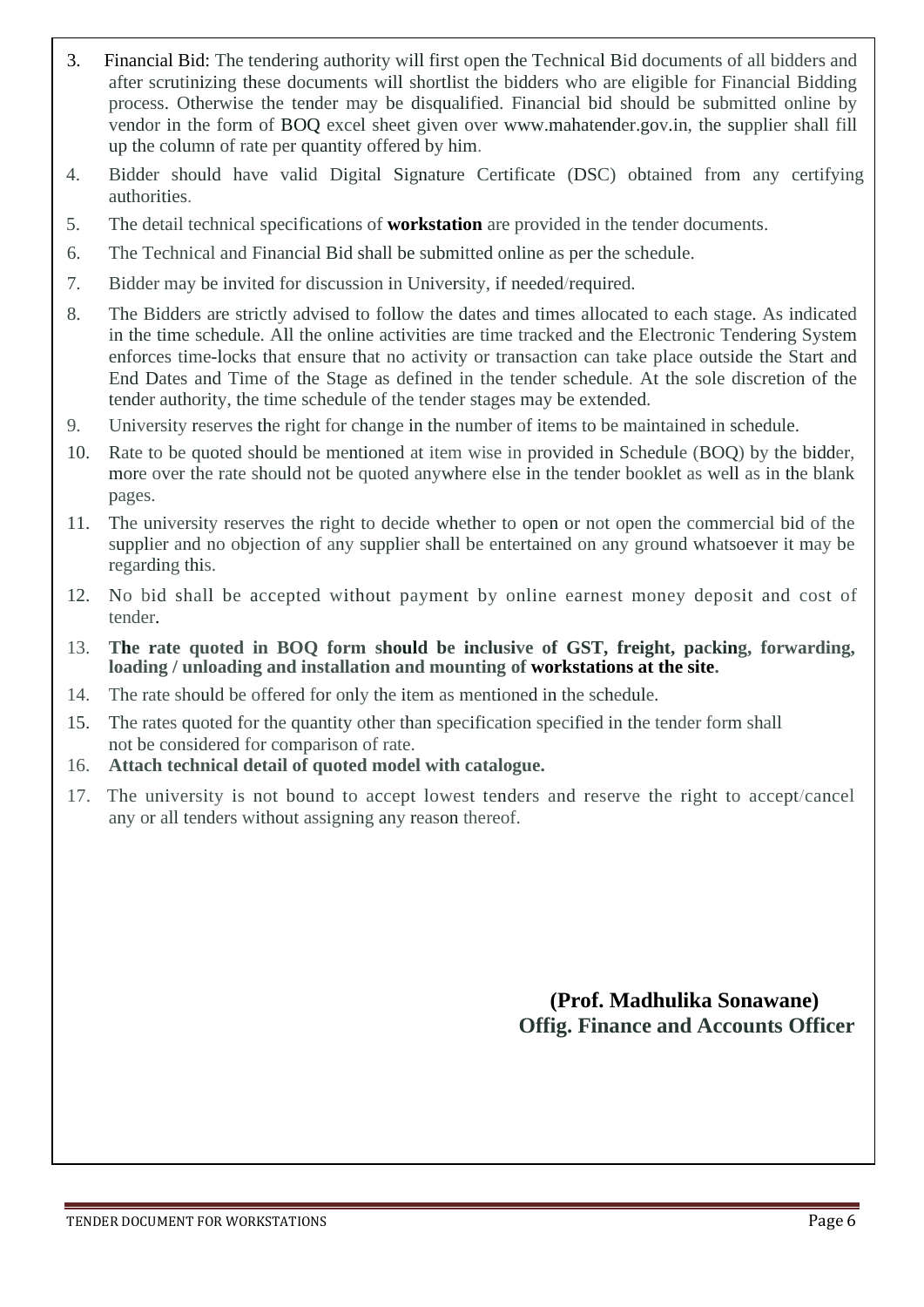# **-: General Terms and Conditions of the E-Tender :-**

- **1)** The online tender is called from Manufacturer/ Authorized Dealers / Distributor / Reputed Supplier to supply and installation of **Workstations**.
- **2)** Bidder are compulsory required to submit all documents online as mentioned in Annexure-A If bidder fails to do so the financial bid of such bidder will not be considered opened.
- **3) Earnest Money Deposit & Cost of Tender: -** Vendors are required to pay Rs. 3,000/- (Rs. Three Thousand only) and Rs. 50,000/- (Rs. Fifty thousand only) towards Tender Fee and EMD respectively through Net banking.
- **4) Security Deposit:** The successful tendered to whom the work/ supply / purchase order is given shall be required to deposit an amount equivalent to 5% of total value of work order (inclusive of all taxes, duties etc.) as security deposit within 7 days from the date of work order. The security deposit will not carry any interest and which shall be refunded after supply and successful completion of the work. If the bidder fails to keep the security deposit, then the second lowest quoted bidder will be issued the similar purchase order or the university with holds the total authority for the necessary action to be taken.

Cancellation of work/ supply / purchase order: University reserves the right to cancel the work order in case tendered fails to supply and install workstations within the stipulated time given in the work order. The university reserves the right to go for next lowest tendered or other appropriate action will be taken.

If due to the above mentioned reason work order is canceled, earnest money and security deposit shall be forfeited and also the tender may be allotted to the next lowest tender or the university reserves the right to take any other appropriate decision including legal action against the bidder to whom work order was given.

- **5)** The Bid E.M.D. will be forfeited :
	- a) If the bidder withdraws his bid during the period of bid validity specified in the bid.
	- b) In case of successful bidder, if the bidder
		- i) Fails to sign the contract/ agreement in accordance with the terms of the tender documents.
		- ii) Fails to furnish required performance security in accordance with the terms of tender document within the time frame specified by the university.
		- iii) Fails or refuses to honor his own quoted price for the product offer.
- **6)** The successful bidder is required to execute an agreement on Rs.100/- stamp paper for supply, installation and commissioning of the items as per the tender and cost of work order. The agreement should be registered with notary. The same should be submitted along with security deposit.
- **7)** Conditional tender shall not be accepted.
- **8)** F.O.R: -The rates quoted should be F.O.R the university campus. The rate quoted by the bidder should be inclusive of GST, freight, forwarding, loading and unloading Insurance, Installation and mounting etc.
- **9) Payment :** 100% payment shall ordinarily be made within 30 days after satisfactory completion of work as per work order and report to this effect received from technical authority appointed by the university or concerned H.O.D.
- **10) Performance Bank Guarantee**: The Successful bidder will have to submit the performance bank guarantee along with invoice equivalent to 5% of total value of the work/purchase order towards performance bank guarantee for the period of 60 days beyond warranty period.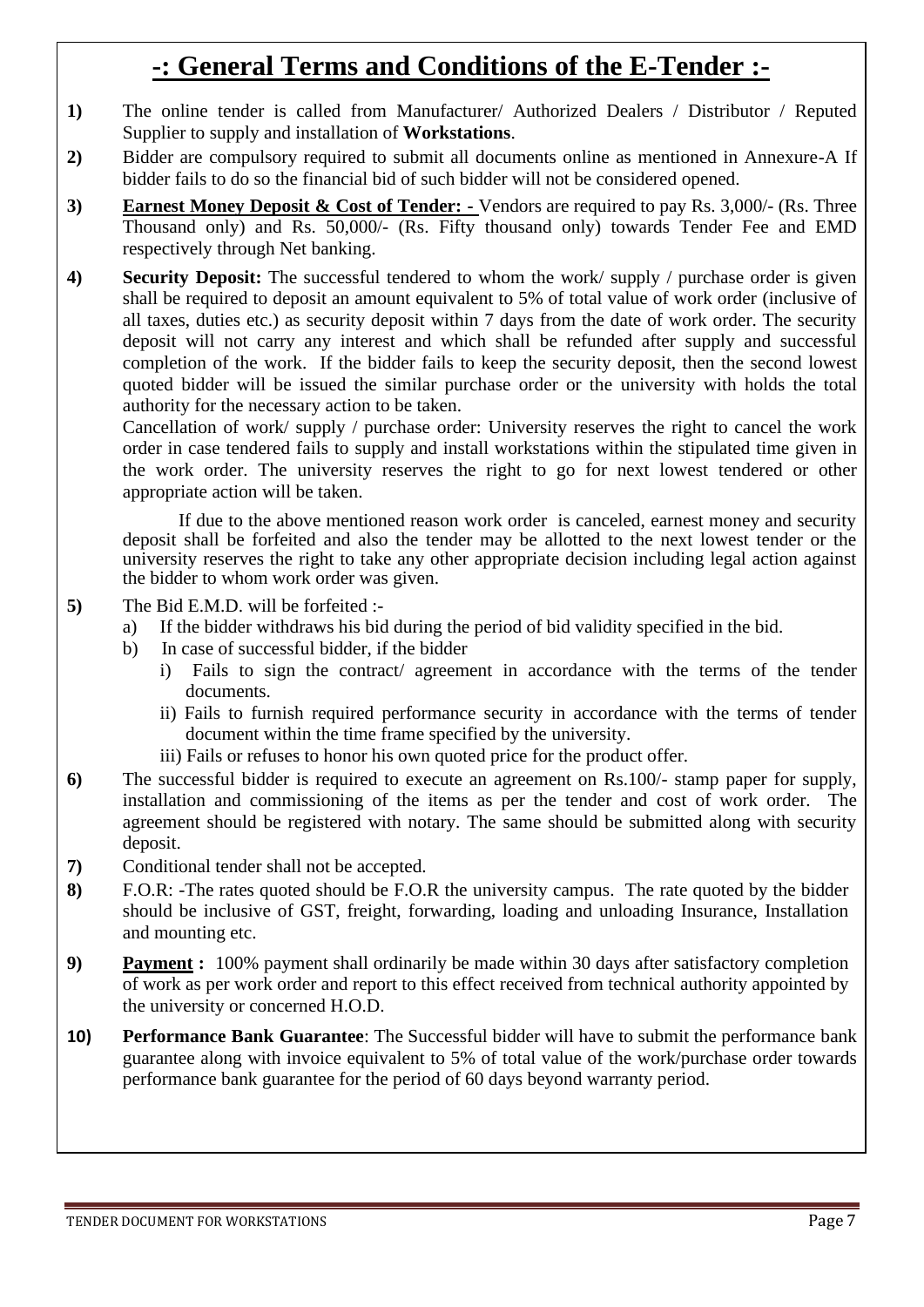- **11) Completion Period: -** The supply as per purchase order should be completed within 7 to 8 weeks from the date of receipt of purchase order. If the bidder fails to complete the Installation within the period. The university will entitle to recover penalty as liquidated damages  $\omega$  0.5% of total value of invoice each week or parts thereof during which the delay of such stores delays subject to maximum in limit of 5%.
- **12)** After supply the tenderer should install all the **workstations** within stipulated time given in P.O. Delay beyond this period will attract penalty at the rate of 0.1% of the purchase order cost per day of delay subject to maximum 5% of the purchase order cost and it would be deducted from subsequent payment. The university reserve the right, without liability, to cancel the order in such cases, and it will be free to place order on any other party.
- **13) Workstations** covered in this tender may be inspected and tested by the university engineer if deemed necessary by the university, the successful tendered shall provide without charge, all reasonable facilities and assistance for such inspection and test.
- **14)** Assignment / subcontracting / sublet : The tender shall not assign the order received any rights under this tender or to become due hereunder, neither delegated nor subcontracted sublet any obligations or work hereunder without the prior written consent of the University.
- **15)** Kavayitri Bahinabai Chaudhari North Maharashtra University, Jalgaon is not bound to accept the lowest tender and reserves the right to accept any tender or to reject any or all tenders without assigning any reasons whatsoever.
- **16)** Tenderer must submit the cost of tender documents and EMD only through 'INTERNET BANKING'
- **17) Warranty: -** The bidder should clearly mention the period of standard warranty.
- **18) Safety & Security: -** Safety & Security of all the equipment material shall be responsibility of the vendor till the completion of work as per purchase order.
- **19)** Only online tender submitted through Government of Maharashtra portal for e-procurement will be consider. ( **[https://mahatenders.gov.in](https://mahatenders.gov.in/)** )
- **20)** Tender offer must be valid for a period of minimum 180 days from the date of opening of commercial / financial bid. Any offer failing short of the validity period is liable for rejection.
- **21) Jurisdiction:** The courts at Jalgaon alone will have the jurisdiction to try any matter, dispute or reference between parties arising out of this tender / contract. It is specifically agreed that no court outside and other than Jalgaon court shall have Jurisdiction in the matter.
- **22)** Incomplete offers would not be entertained.
- **23)** The University reserves the right to delete/ increase/ decrease items from the schedule of requirement specified in the tender and accept or reject any or all the tenders from any or all the parties without assigning reason thereof.
- **24) Installation and Commissioning: Workstations** must be installed and commissioned at **the School of Computer Sciences, KBC NMU Jalgaon**.

 **(Prof. Madhulika Sonawane) Offig. Finance and Accounts Officer**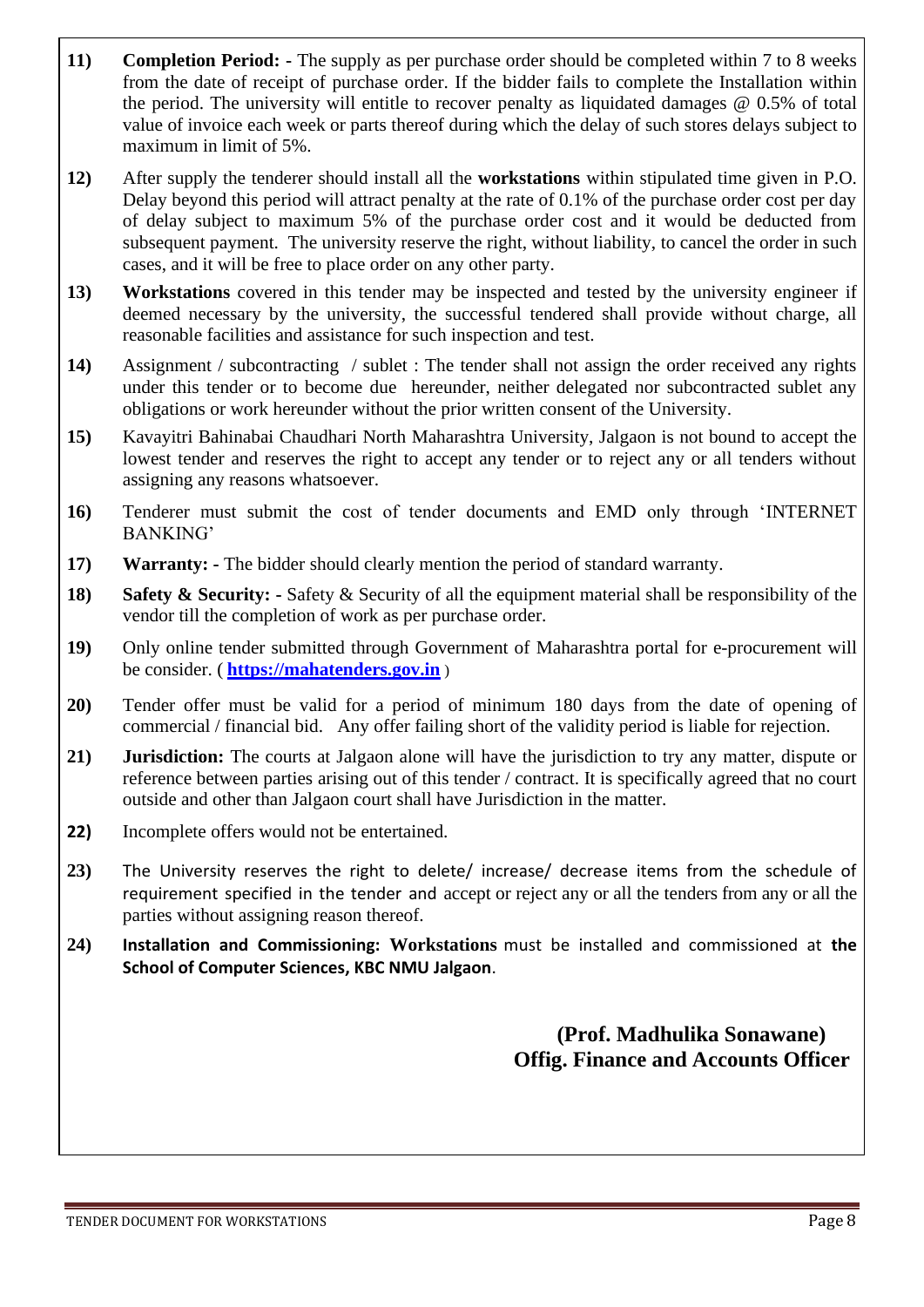## **-: Technical Specifications of Workstations :-**

| Sr. No. | <b>Item</b>         | <b>Specifications</b>                       | Quantity |
|---------|---------------------|---------------------------------------------|----------|
| 01      | <b>Workstations</b> | Intel Xeon Quad Core Processor (3.3 Ghz)    | 20       |
|         |                     | 8-GB DDR4-2133 non-ECC unbuffered SD        |          |
|         |                     | <b>RAM</b>                                  |          |
|         |                     | 240 GB SSD,                                 |          |
|         |                     | 500 GB 7200 RPM SATA,                       |          |
|         |                     | USB Keyboard, Mouse,                        |          |
|         |                     | Dedicated Graphics Card (2 GB),             |          |
|         |                     | Integrated Intel 1219LM PCIe GbE,           |          |
|         |                     | Integrated SATA (4 ports 6 Gb/s) with RAID  |          |
|         |                     | 0 (stripped array) and RAID 1 (mirrored     |          |
|         |                     | array), USB 3.0, Display Port 1.2, 1 Serial |          |
|         |                     | port, 2 PS/2, 1 RJ-45, 1 Audio line-in, 1   |          |
|         |                     | Audio line-out,                             |          |
|         |                     | DVD RW,                                     |          |
|         |                     | 17 inch 5:4 LED Backlit Monitor (Square),   |          |
|         |                     | Windows 10 SL,                              |          |
|         |                     | Warranty: $3/3/3$                           |          |
|         |                     |                                             |          |

Note:-

1) Make, Model No. & Warranty of workstations must be specified by the bidder in Annexure E.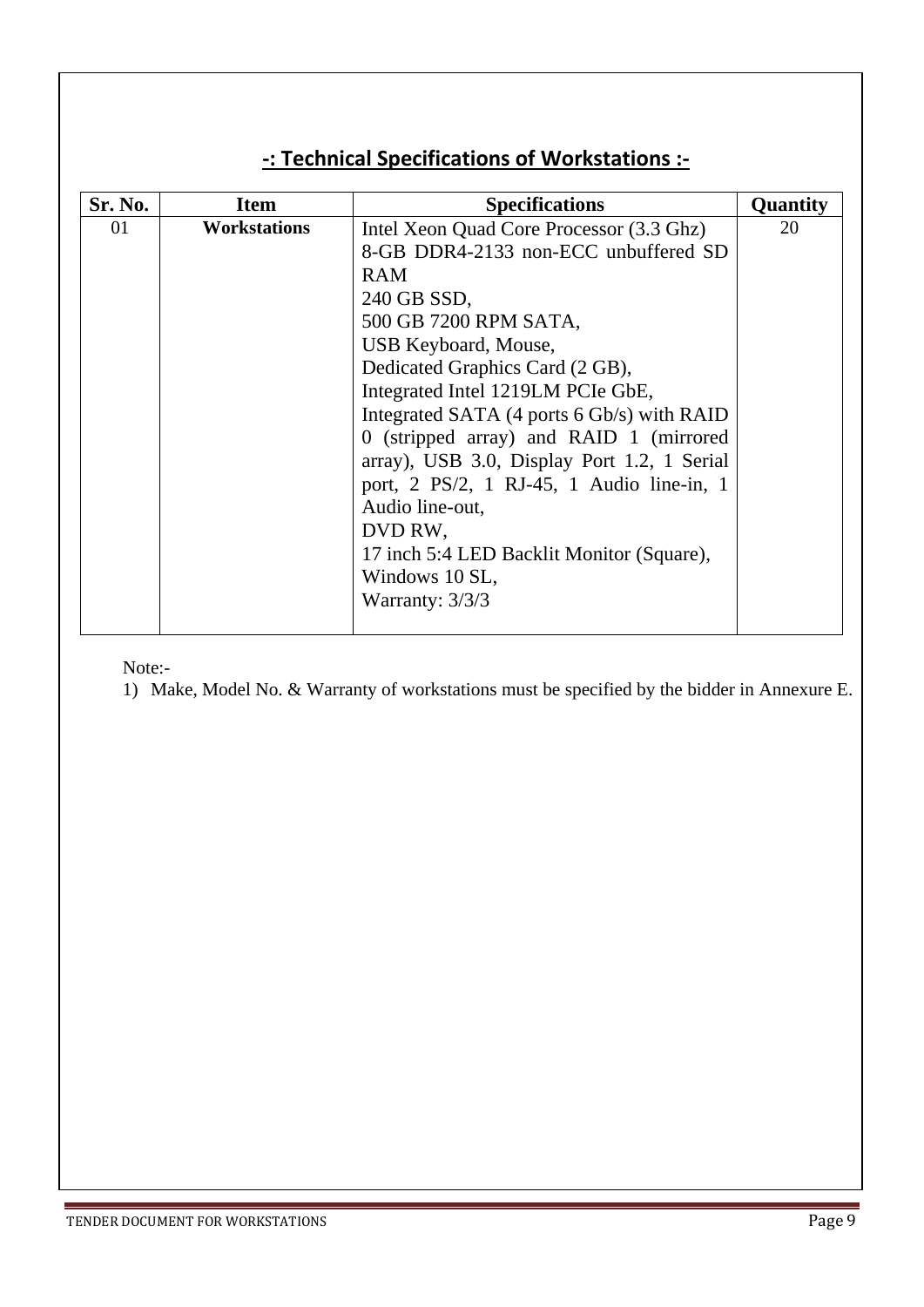## **Information of the Bidder**

| 1              | Name of the Company/ Organization/firm                                                                                                                                         |  |
|----------------|--------------------------------------------------------------------------------------------------------------------------------------------------------------------------------|--|
| $\overline{2}$ | Registered office Address, Telephone no., and E-<br>mail ID                                                                                                                    |  |
| $\mathfrak{Z}$ | Correspondence / Contact Address. Details of<br>contact person name, designation, address, mobile<br>no & e-mail ID.                                                           |  |
| $\overline{4}$ | Type of the Organization /(Proprietary / Partnership/<br>Pvt. Ltd./PSU/Govt./Public Ltd) certified copy in<br>respect of registration must be enclosed                         |  |
| 5              | Year of establishment and Experience in business<br>(In number of years)                                                                                                       |  |
| 6              | <b>Annual Turnover</b><br>2017-18<br>2018-19<br>2019-20<br>(Certified copies of Annual Statement of Accounts<br>i.e. Balance sheet & Profit Loss Account must be<br>uploading) |  |
| $\tau$         | GST Registration No.                                                                                                                                                           |  |
| 8              | PAN Card No.                                                                                                                                                                   |  |
| 9              | Details of Bank – Name of Bank<br>Name of Account<br>Type of Account<br><b>Account Number</b><br><b>IFSC Code</b><br><b>MICR Code</b>                                          |  |
| 10             | Capacity in which the bidder has signed the bid                                                                                                                                |  |

## **Signature & Seal of the Tender**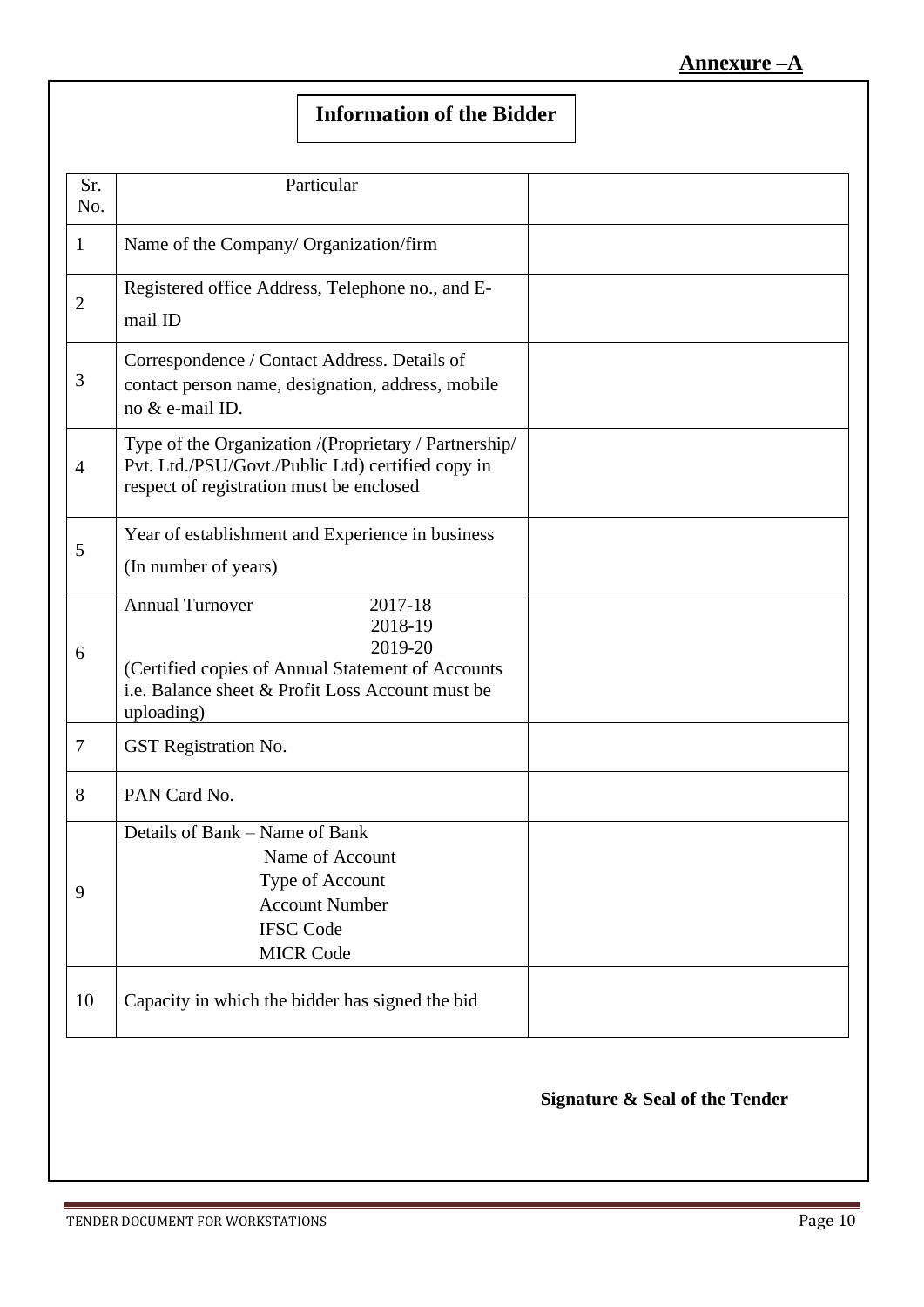## **Annexure –B**

## Certificate of Annual Turn Over

| Sr. No. | Financial year | Annual turnover<br>$(In$ Lac $)$ |
|---------|----------------|----------------------------------|
|         | 2017-18        |                                  |
|         | 2018-19        |                                  |
|         | 2019-20        |                                  |

Seal & Signature of the Seal & Signature of the Seal & Signature of the Seal & Signature of the Seal & Signature of the Seal & Signature of the Seal & Signature of the Seal & Signature of the Seal & Signature of the Seal & bidder authorized representative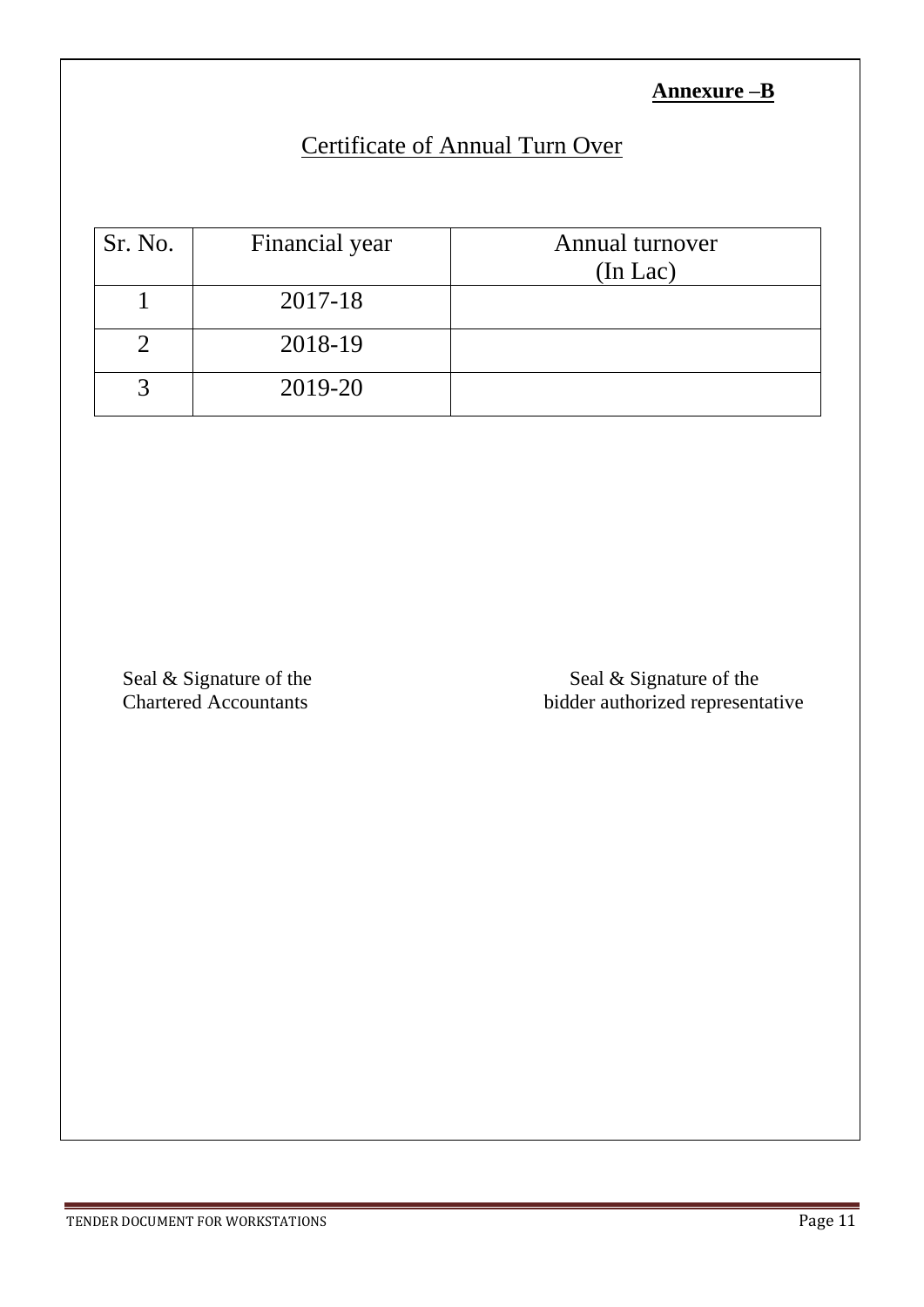#### **Annexure –C**

#### Manufacturers Authorization Form

Ref.No./Outward No. 2021

To, The Finance & Accounts Officer, Post Box No.80, Umavinagar, KBCNMU, Jalgaon.

#### Subject :- **Authorization letter for tender for supply and installation of Workstations**

Ref.No. : KBCNMU/Comp. Sci./26/ET/Workstation/119/2021

\_\_\_\_\_\_\_\_\_\_\_\_\_\_\_\_\_\_\_\_\_\_\_\_\_\_\_\_\_\_\_\_\_\_\_\_\_\_\_\_\_\_\_\_\_\_\_\_\_\_\_\_\_\_

Dear Sir,

This is with reference to above subject of supply and installation of **Workstations** for your University. We would like to authorize M/s. ----------------------------------- who is a business associate / partner of OEM/ authorized distributors /authorized dealers in India to participate in the above tender and execute the same if awarded.

We here by extended our full support as per terms and conditions of the tender and the contract for the services offered against this invitation for tender offered by the M/s.

We here by commit to the tender terms and conditions and will not withdraw our commitment during the process and or during the period of contract.

Thanking you,

Yours faithfully,

 Name of the company and seal Name, Signature and Designation Of the person

(The above authorization letter must be submitted on letter head of the company and to be signed by only by authorized / competent authority)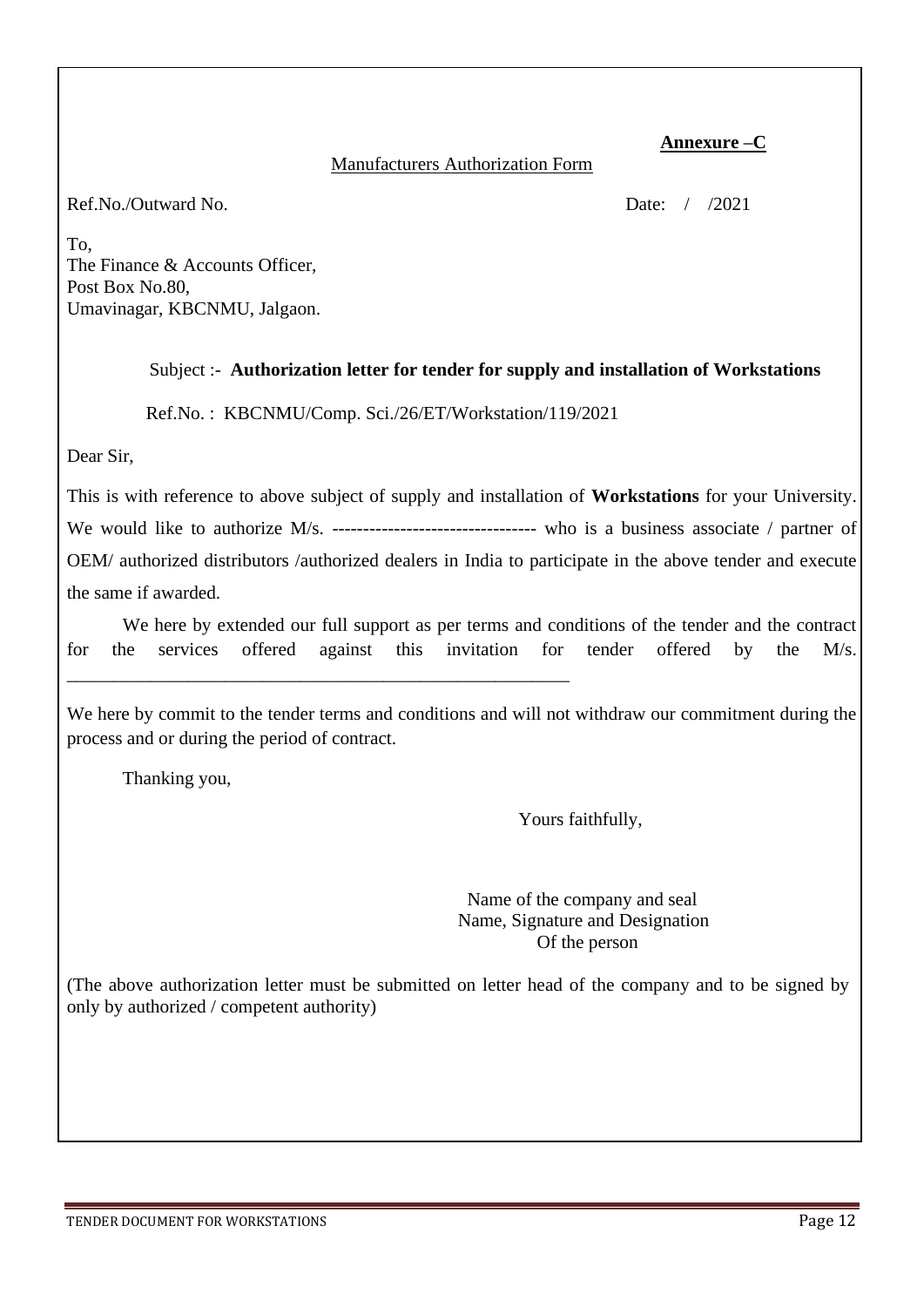#### **Annexure –D**

#### **DECLARATION REGARDING BLACKLISTING / DEBARRING FOR TAKING PART IN TENDER.**

## **(To be executed & attested by Public Notary / Executive Magistrate on Rs.100/- non judicial Stamp paper by the bidder)**

I / We \_\_\_\_\_\_\_\_\_\_\_\_\_\_\_\_\_\_\_\_\_\_\_\_ Manufacture / Partner(s)/ Authorized Distributor /agent of M/S. M/s. ---------------------------------------- has not been blacklisted or debarred in the past by Union / State Government or by any other organization from taking part in tenders in India.

#### Or

|                                                   | Manufacture / Partner(s)/ Authorized Distributor /                                                  |
|---------------------------------------------------|-----------------------------------------------------------------------------------------------------|
|                                                   |                                                                                                     |
|                                                   |                                                                                                     |
|                                                   | Government or any Organization from taking part in tenders for a period of ________________________ |
|                                                   |                                                                                                     |
| firm/company is entitled to take part in tenders. |                                                                                                     |

In case the above information found false I / we are fully aware that the tender/ contract will be rejected/cancelled by University and EMD / SD shall be forfeited. In addition to the above University will not be responsible to pay the bills for any completed / partially completed work.

#### DEPONENT

Name\_\_\_\_\_\_\_\_\_\_\_\_\_\_\_\_\_\_\_\_\_

Address \_\_\_\_\_\_\_\_\_\_\_\_\_\_\_\_\_\_

Attested:

(Public Notary / Executive Magistrate)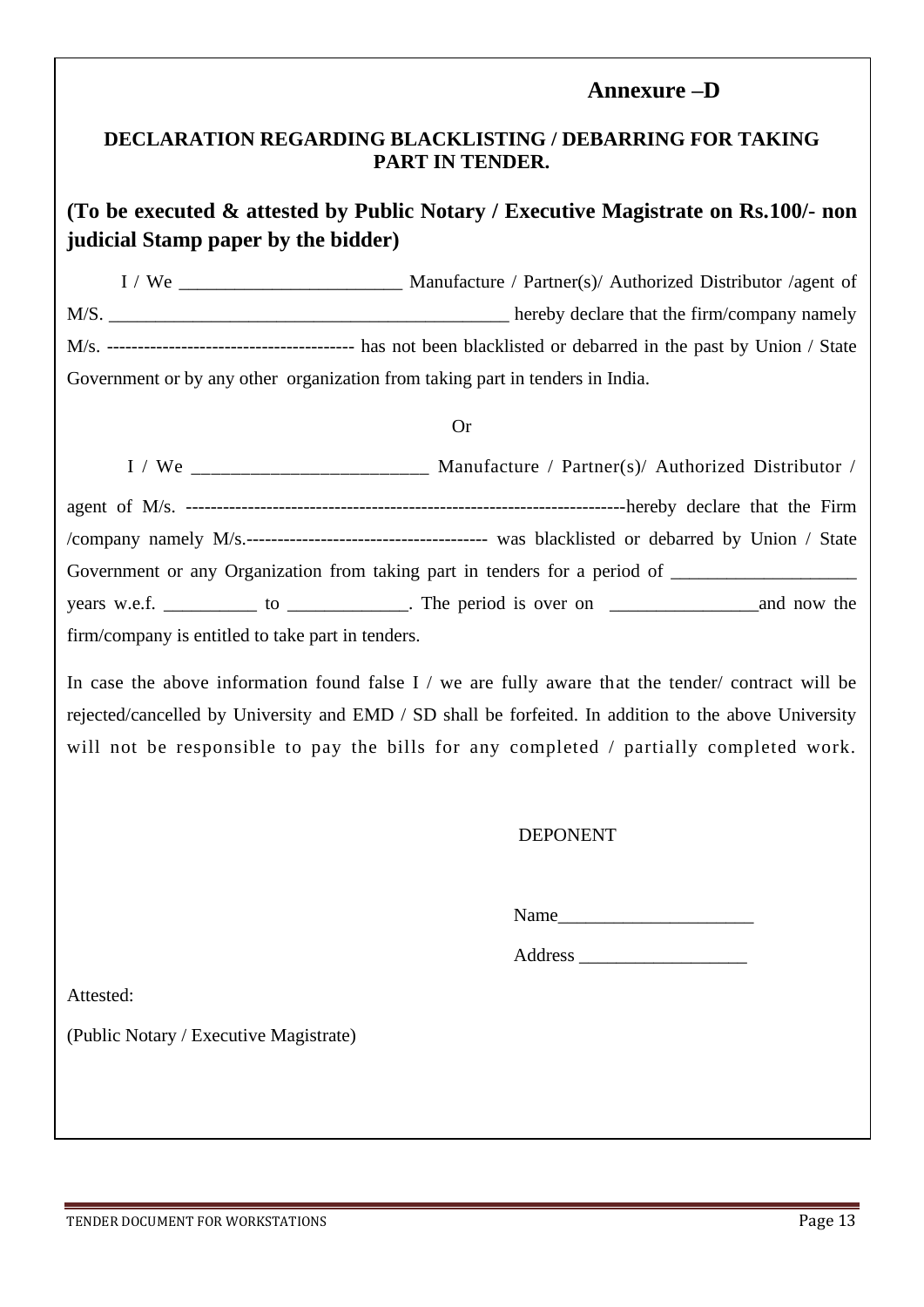#### **COMPARATIVE CHART OF TECHNICAL SPECIFICATIONS OF WORKSTATIONS**

| Sr. | Specifications of tendered item                    | Specification offered by | Make, Model No. & |
|-----|----------------------------------------------------|--------------------------|-------------------|
| No  | As per tender                                      | the bidder               | Warranty          |
| 01  | Workstation-                                       |                          |                   |
|     | Intel Xeon Quad Core Processor (3.3)               |                          |                   |
|     | Ghz)                                               |                          |                   |
|     | $8-GB$<br>non-ECC<br>DDR4-2133                     |                          |                   |
|     | unbuffered SD RAM                                  |                          |                   |
|     | 240 GB SSD,                                        |                          |                   |
|     | 500 GB 7200 RPM SATA,                              |                          |                   |
|     | USB Keyboard, Mouse,                               |                          |                   |
|     | Dedicated Graphics Card (2 GB),                    |                          |                   |
|     | Integrated Intel 1219LM PCIe GbE,                  |                          |                   |
|     | Integrated SATA $(4 \text{ ports } 6 \text{Gb/s})$ |                          |                   |
|     | with RAID $0$ (stripped array) and                 |                          |                   |
|     | RAID 1 (mirrored array), USB 3.0,                  |                          |                   |
|     | Display Port 1.2, 1 Serial port, 2                 |                          |                   |
|     | PS/2, 1 RJ-45, 1 Audio line-in, 1                  |                          |                   |
|     | Audio line-out,                                    |                          |                   |
|     | DVD RW,                                            |                          |                   |
|     | 17 inch 5:4 LED Backlit Monitor                    |                          |                   |
|     | (Square),                                          |                          |                   |
|     | Windows 10 SL,                                     |                          |                   |
|     | Warranty: $3/3/3$                                  |                          |                   |
|     |                                                    |                          |                   |
|     |                                                    |                          |                   |
|     |                                                    |                          |                   |

Note: - The above chart should be submitted on letter head of the bidder after filling blank Column of the above chart.

Date: / /2021

 $\overline{\phantom{a}}$ 

Signature and Seal of the bidder